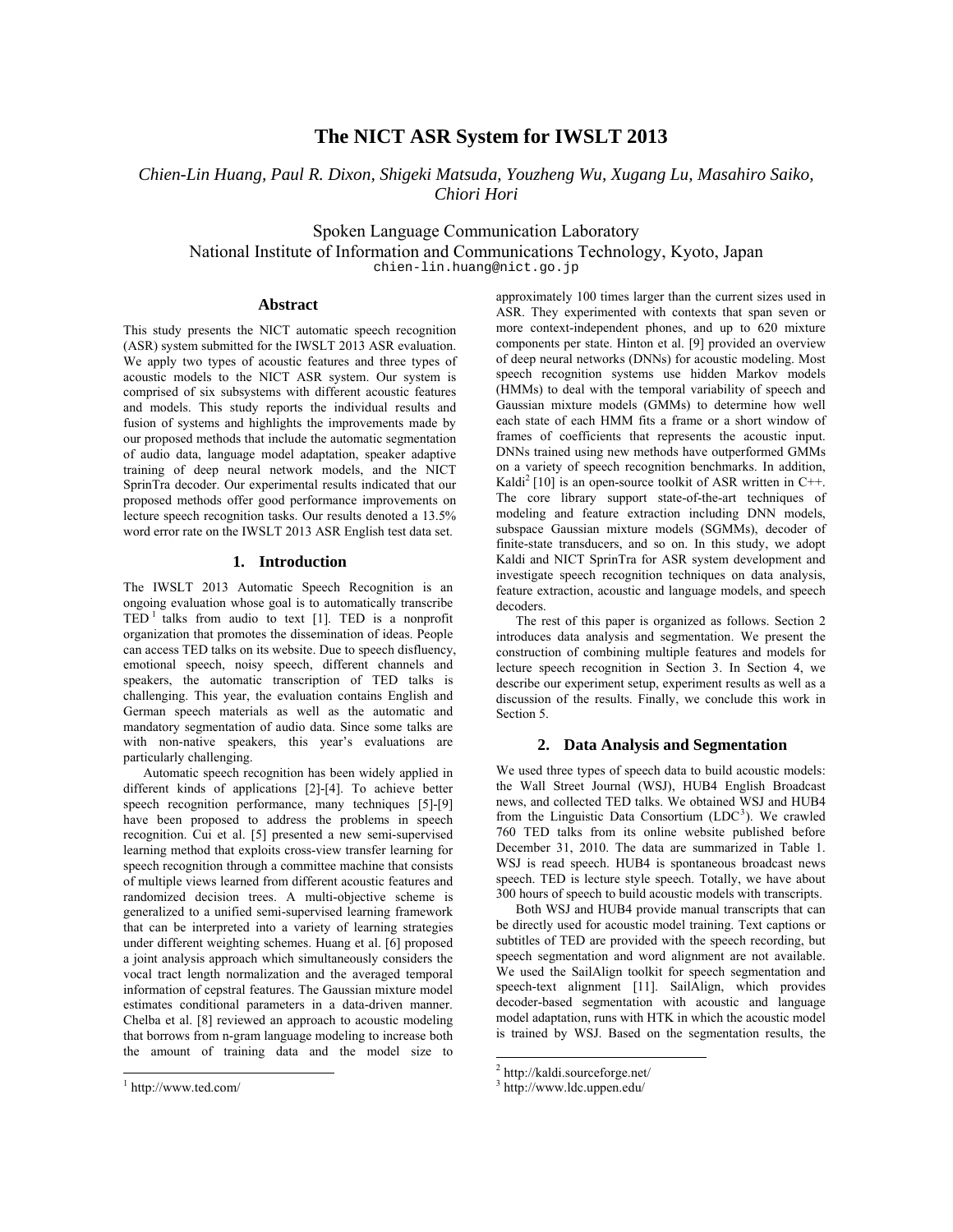Table 1: Details of acoustic training data.

| <b>Name</b> | Data                | <b>Type</b>      | <b>Hours</b> |  |
|-------------|---------------------|------------------|--------------|--|
| <b>TED</b>  | -                   | Lecture          | 167.8        |  |
| HUB4        | LDC97S44, LDC98S71  | <b>Broadcast</b> | 62.9         |  |
| WSJ         | LDC93S6B, LDC94S13B | Read             | 811          |  |

speech-text alignment can be viewed as text-text alignment using dynamic programming to minimize the distance between reference and hypothesized texts.

In this study, the techniques of speaker clustering and automatic segmentation are applied to training and test audio data sets. First, speaker clustering has been widely adopted for clustering speech data based on speaker characteristics so that speaker-based cepstral mean normalization (CMN) and speaker adaptive training (SAT) [12] can be applied for better automatic speech recognition performance. TED talks are not always monologue; they might include interviews or conversations. We apply the vector space strategy to represent spoken utterances and conduct speaker clustering to group the spoken utterances into a number of speaker clusters in each talk. Experimental analysis is available in our earlier study [13].

Second, the length of a TED talk may range from 3 to 18 minutes with speech, laugh, applause, music, etc. For a good speech transcription, we apply the automatic segmentation processing to the audio data to remove non-speech segments (Fig. 1). Energy-based voice activity detection (VAD) is first used to detect the voice segments. Then the log-likelihood score with sliding windows is computed to detect speech/nonspeech segments based on two GMMs trained using labeled speech/non-speech data. Finally, we merge the speech segments with a short interval between them and discard short segments. Merging and discard are based on a threshold of 170 ms.

# **3. System Description**

#### **3.1. Feature Extraction**

Feature extraction is crucial to estimate numerical representation from speech samples. In this study, we extracted two sets of acoustic features to build acoustic models. The first set is Mel-frequency cepstral coefficient (MFCC), which is popular in speech recognition applications [14]. In MFCC feature extraction, 16-KHz speech input is coded with 13-demensional MFCCs with a 25ms window and a 10ms frame-shift. Each frame of the speech data is represented by a 39-dimensional feature vector that consists of 13 MFCCs with their deltas and double-deltas. Nine consecutive feature frames are spliced and projected to 40 dimensions using linear discriminant analysis (LDA) and maximum likelihood linear transformation (MLLT). The second acoustic feature is a perceptual linear predictive cepstrum (PLP) [15], which has the same LDA and MLLT. Both have 40 dimensions.

#### **3.2. Subsystem Descriptions**

The HMM models were with maximum 10,000 tied states and 160,000 Gaussian mixture components. We investigated three



Figure 1: Illustration of the automatic segmentation of audio data.

kinds of acoustic models: training of maximum mutual information (MMI), SGMM, and DNN.

*Maximum Mutual Information Training*: We maximized the auxiliary function in the M-steps of the EM estimation of the HMM parameters. The likelihood of the data given HMM is bound to increase when the value of the auxiliary function increases. In model space MMI training, we maximize a model's correctness by formulating an objective function and penalizing confusable models to the true model [16]. fMMI is feature space discriminative training with the same objective function as model space MMI training. After applying a global matrix, a high dimension feature vector is projected and added to the original features. In this study, we first apply speaker adaptive training on a triphone HMM system. Then discriminative training is applied with a feature space boosted fMMI followed by tree rebuilding and model space MMI training with indirect differential [17].

*Subspace GMM Training*: The subspace Gaussian mixture model is a compact representation of a large collection of a mixture of Gaussian models [18]-[20]. SGMM's basic idea is that all phonetic states share a common GMM structure, but the means and mixture weights vary in the total parameter space. Since most parameters are shared, we have more robust parameter estimation. We initialize the model by training a single GMM on all the speech classes that are pooled together. This is the universal background model (UBM). We use a total of 800 Gaussians in the UBM. Before SGMM training, SAT is used on the triphone system that is related to MLLR adaptation.

*DNN Training*: The deep neural networks are feedforward, artificial neural networks that show more than one hidden layers between inputs and outputs [9, 21]. Recently, DNN has become a popular technique because it indicates good results for modeling speech acoustics. Many studies show that neural network based HMMs significantly outperform Gaussian mixture model based HMMs. In this study, starting from a DNN trained using cross-entropy, sequence discriminative training is then applied based on the state level minimum Bayesian risk criterion (sMBR) [22]. sMBR's objective function is explicitly designed to minimize the expected error corresponding to state labels, but we minimize the cross-entropy at the frame-level. We build DNNs by using five hidden layers and 2100 neurons (the structure is 300-2100-2100-2100-2100-2100-8070) (Fig. 2). DNN's input features are obtained by splicing together 15 frames (seven on each side of the current frame) and projected down to 300 dimensions using LDA. To better fit new speakers and environments, DNN acoustic models have been further adapted for specific talks using speaker adaptive training. Due to the limited amount of data in each talk, an efficient and effective method of speaker adaptive training of DNN models is only to adapt the middle layer (the third hidden layer). Speaker adaptation for DNN is difficult. In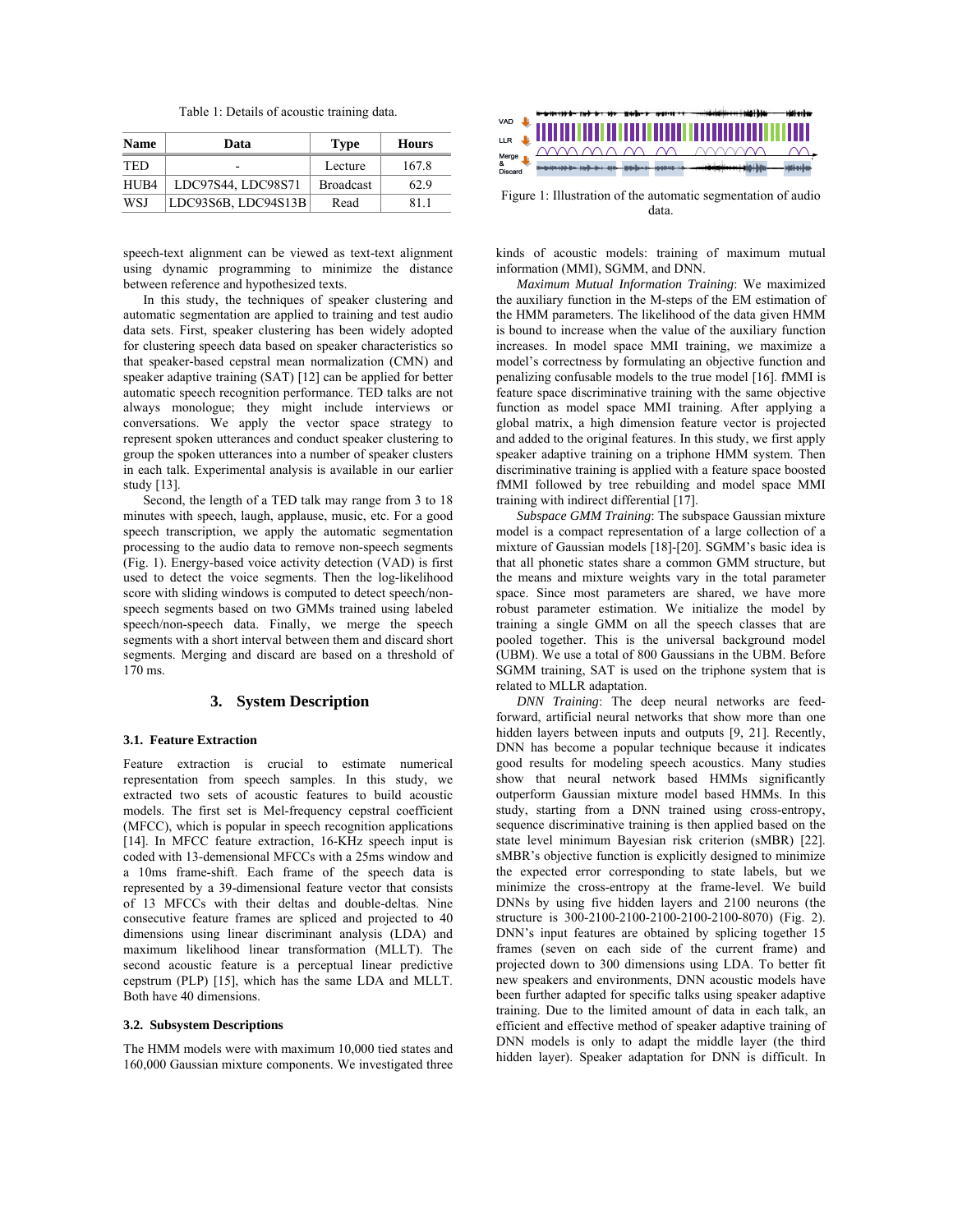

Figure 2: Illustration of speaker adaptive training of deep neural network models.

most studies, a speaker independent DNN (SI-DNN) is first trained. Then a speaker adaptation DNN is done by retraining the DNN parameters for different speakers either on all layers or some specific layers in the DNN [23, 24].

In this study, we propose a new speaker adaptive DNN training framework (SAT-DNN). We first assume that speaker specific processing is done in one layer in the DNN. All other layers are related to the speaker independent processing. Based on this assumption, we constructed a DNN with one layer as a speaker dependent layer, and the other layers are shared cross all speakers. In the DNN training, the parameters related to the speaker dependent layer are modified for each speaker while the parameters for all the shared layers are updated for all speakers. Explicitly specifying one layer as a speaker dependent layer in training focuses the training much more on speaker adaptation in DNN.

### **3.3. N-best ROVER**

We considered a combination of two subsystems of MMI and SGMM in last year's evaluation [25]. This year, we built six subsystems using three types of acoustic models with two types of acoustic features. We integrated multiple complementary features and models for a better performance (Fig. 3). Several methods can be used to combine different recognition results. One popular approach is called recognizer output voting error reduction (ROVER) [26, 27]. Cui et al. [5] applied ROVER as a decision committee that votes for the labels of unlabeled data by cross validation. The combination can be carried out at the text output level as an n-best ROVER by output voting. We combine all decoding directories by composing the lattices. In this paper, different combination weights are applied to MMI, SGMM and DNN subsystems with 0.25, 0.25, and 0.5, respectively.

#### **3.4. Language Model Adaptation and RNN Rescoring**

We used the CMU pronouncing dictionary which has 133.3K words. We extended 39 phones of the dictionary to a 336 monophone set based on the accent and position information. The language models (LM) are modified Kneser-Ney smoothed 4-gram LMs trained on official data using the SRILM toolkit [28]. We used two different pruning 4-gram



Figure 3: The combination of multiple systems for speech recognition using ROVER.

LMs in our experiments. The small 4-gram LM has 212 MB, and the big 4-gram LM has 9.6 GB and its perplexity is 115.4. Due to hardware and software limits, speech is decoded using the small 4-gram LM and rescored using the big 4-gram LM on MMI and SGMM subsystems. We use the first pass decoding results to adapt the language models that are used for second pass decoding [29]. In addition to conventional 4 gram LMs, we also applied a recurrent neural network (RNN) based LM [30] to rescore the n-best results. The sigmoidal recurrent network was built with the RNN-LM toolkit [31].

#### **3.5. NICT SprinTra Decoder**

In this paper, the ASR decoding process was based on weighted finite state transducers (WFSTs) [32], which integrate the acoustic and language models at the lattice level. We used the NICT SprinTra decoder, which has two major advantages [33]. First, the NICT SprinTra has smaller memory requirement and shows much faster decoding speed than the Kaldi decoder. Both NICT SprinTra and Kaldi use OpenFST $<sup>4</sup>$  tools and library [34], but we use different</sup> structures to build the decoding graph. We also computed the so-called real-time (RT) factor. On the small 4-gram LM, SprinTra's decoding time was about 0.729×RT measured on an Intel Xeon CPU at 2.6GHz. This is better than the 1.023×RT of Kaldi and about a 30% difference in decoding time. Running on the big 4-gram LM, NICT SprinTra is ten times faster than Kaldi. Second, since the NICT SprinTra decoder decodes speech using the one pass method without language model rescoring, it is more accurate than decoding using language model rescoring. The word error rates vary from 0.1% to 0.3% between NICT SprinTra and Kali. This also denotes the gain using the big 4-gram LM decoding or rescoring.

# **4. Experiments**

#### **4.1. Training of Different Acoustic Data Sets**

We experimented on the IWSLT 2013 ASR English test data set, which contained 4.5 hours of lecture speech, with 28 talks including 14 males and 14 females. There were at least eight non-native speakers (four males and four females) and one child. The effect of reverberation can be found in ten lectures. Non-native speech may be the main reason for the decrease of recognition accuracy. System performance was assessed using Word Error Rate (WER). Table 2 shows the results of

 $\overline{a}$ 

<sup>4</sup> http://www.openfst.org/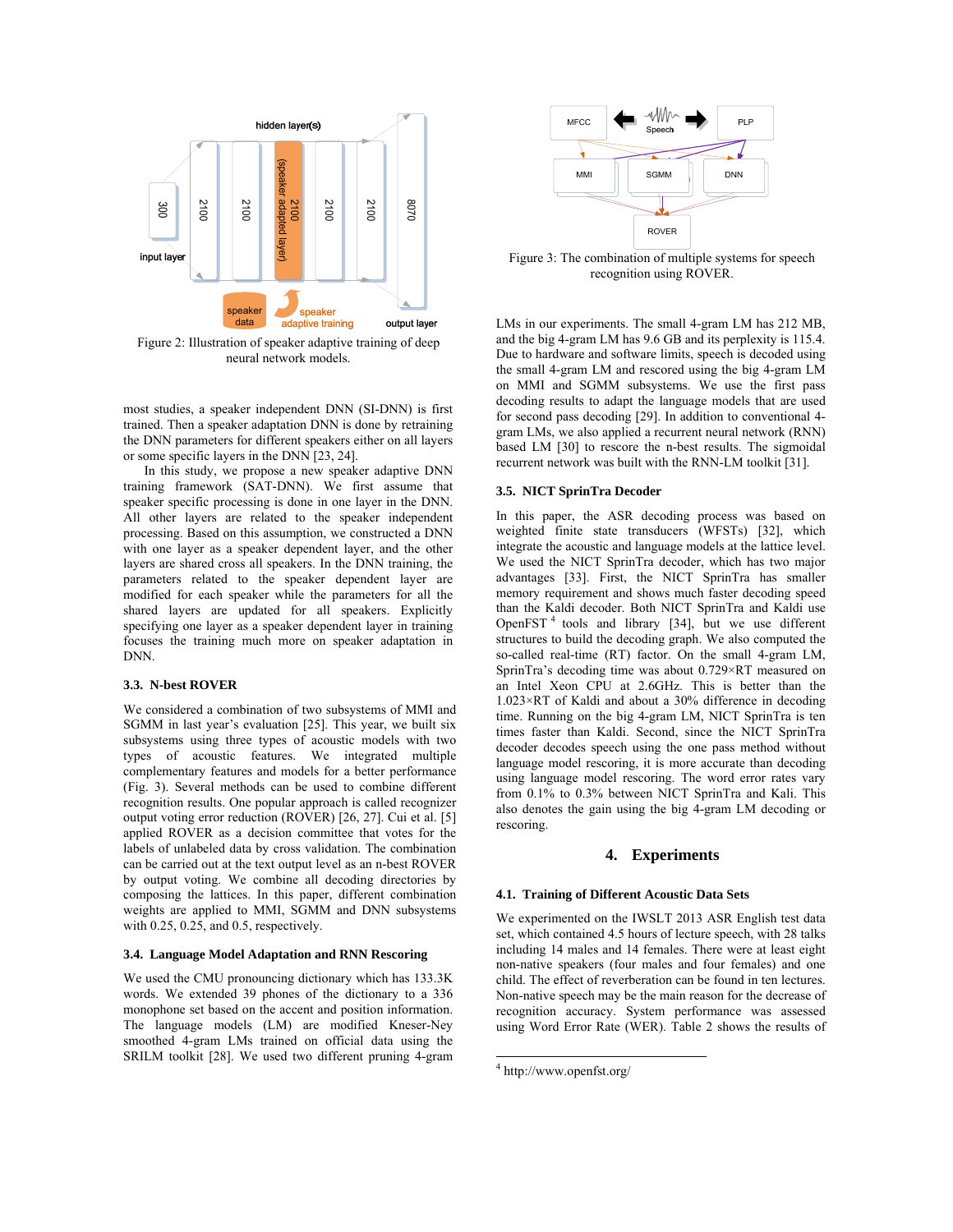| Table 2: MFCC-DNN subsystem results on training of |  |
|----------------------------------------------------|--|
| different acoustic data sets.                      |  |

| Data | TED   |          | TED+HUB4   TED+HUB4+WSJ |  |  |
|------|-------|----------|-------------------------|--|--|
| WER  | 16.9% | $16.1\%$ | 15.7%                   |  |  |

| Table 3: Improvements by adding of different techniques on |
|------------------------------------------------------------|
| the IWSLT ASR 2013 English test data set.                  |

| System                   | <b>WER</b> | Reduction |
|--------------------------|------------|-----------|
| MFCC-DNN baseline        | 15.7%      |           |
| + Six ROVER subsystems   | 14.8%      | $5.7\%$   |
| + Automatic segmentation | 14.3%      | $3.4\%$   |
| $+ LM$ adaptation        | 14.1%      | $1.4\%$   |
| $+$ SAT on DNN           | 13.5%      | $4.3\%$   |

the MFCC-DNN subsystem using different training data sets. All results were conducted on the entire lecture without any segmentation. Our experiments indicated that more data improved performance. Only the TED training was not good enough to recognize the TED speech of the IWSLT 2013 ASR English test data set. We achieved 15.7% WER using TED+HUB4+WSJ for the single MFCC-DNN subsystem, although HUB4 and WSJ were different types of speech from TED. We used the 15.7% WER result as the baseline in the following experiments.

#### **4.2. Step-by-Step Improvements**

Based on an MFCC-DNN baseline of 15.7% WER, Table 3 summarizes the step-by-step WER reductions with our proposed methods. First, the WER can be reduced to 14.8% using six ROVER subsystems. Due to error propagation and non-speech segments, the entire lecture decoding indicated poor performance. Adding an automatic segmentation technique reduced the WER from 14.8% to 14.5%, or 3.4% relative WER reduction. In addition, WER reductions of 1.4% and 4.3% were achieved for LM adaptation and SAT on DNN. Both adaptation methods were used to adjust models to better fit new speakers and environments. Our proposed methods offered more than 10% WER reduction on average. Our best result was 13.5% WER on the IWSLT 2013 ASR English test data set. Note that the application order of these techniques impacted the gain. For example, to get good speech transcriptions for adaptation, the LM adaptation technique is based on automatic segmentation results of audio data and six ROVER subsystems. In addition, the single MFCC-DNN subsystem indicated about 1.0% absolute WER reduction using the automatic segmentation of audio data, LM adaptation, and SAT on DNN.

### **4.3. Subsystems and ROVER Results**

Table 4 shows the speech recognition evaluation of a combination of multiple features and models. Our experiments suggest the following observations. First, the MFCC and PLP features indicated similar results in most cases. Second, we evaluated the results of individual subsystems (1S). The DNN acoustic models significantly

| Table 4: Results (in %WER) of different subsystems and |  |
|--------------------------------------------------------|--|
| ROVER on the IWSLT ASR 2013 English test data set.     |  |

| Feature | Model       | 1S    | 3S    | 6S    |  |
|---------|-------------|-------|-------|-------|--|
|         | <b>MMI</b>  | 19.7% |       |       |  |
| MFCC    | <b>SGMM</b> | 20.4% | 13.9% |       |  |
|         | <b>DNN</b>  | 14.0% |       | 13.5% |  |
|         | <b>MMI</b>  | 20.2% |       |       |  |
| PL P    | <b>SGMM</b> | 20.6% | 14.0% |       |  |
|         | <b>DNN</b>  | 14.1% |       |       |  |

outperformed SGMM and MMI. Even the SGMM and MMI performances were much worse than DNN, and a combination of six subsystems (6S) further reduced the WER using ROVER. Compared with the 13.5% WER of six ROVER subsystems, the best result of the single MFCC-DNN system was 14.0% WER. The ROVER result was about 13.9% if we only considered MFCC features on three acoustic models (3S). Interestingly, we can obtain 13.9% WER using ROVERs of MFCC-DNN and PLP-DNN.

#### **4.4. Summary Results**

Table 5 indicated the detailed results of each talk on the IWSLT ASR 2013 English test data set. Non-native speakers have the higher error rate in most cases. The WER is lower than 5% in the best condition but over 30% in the worst condition. Due to child voices and non-native speakers, talkid1699 denoted the worst recognition result. Furthermore, the IWSLT ASR 2011 (tst2011) and 2012 (tst2012) test data sets were used as progressive tests. There are eight and 11 talks in tst2011 and tst2012, respectively. Compared with this year's result of 13.5% WER, 7.7% and 8.2% WER results were achieved for tst2011 and tst2012 using our proposed approaches.

### **5. Conclusions**

In this study, we propose a combination of multiple features and models for lecture speech recognition. We build six subsystems using three types of acoustic models (MMI, SGMM, and DNN) with two types of acoustic features (MFCC and PLP). The n-best ROVER denotes a good solution for a subsystem combination. We discover techniques of discriminative training and the adaptation of both acoustic and language models show great contributions to ASR. We propose the automatic segmentation of audio data, language model adaptation, speaker adaptive training of DNN models, and NICT SprinTra decoder. The results of our proposed methods demonstrate good performance improvement on the IWSLT 2013 ASR data set. There is still room for improvement when considering both good and a large amount of data.

# **6. References**

[1] M. Cettolo, J. Niehues, S. Stüker, L. Bentivogli, and M. Federico, "Report on the 10th IWSLT Evaluation Campaign," *International Workshop on Spoken Language Translation (IWSLT)*, 2013.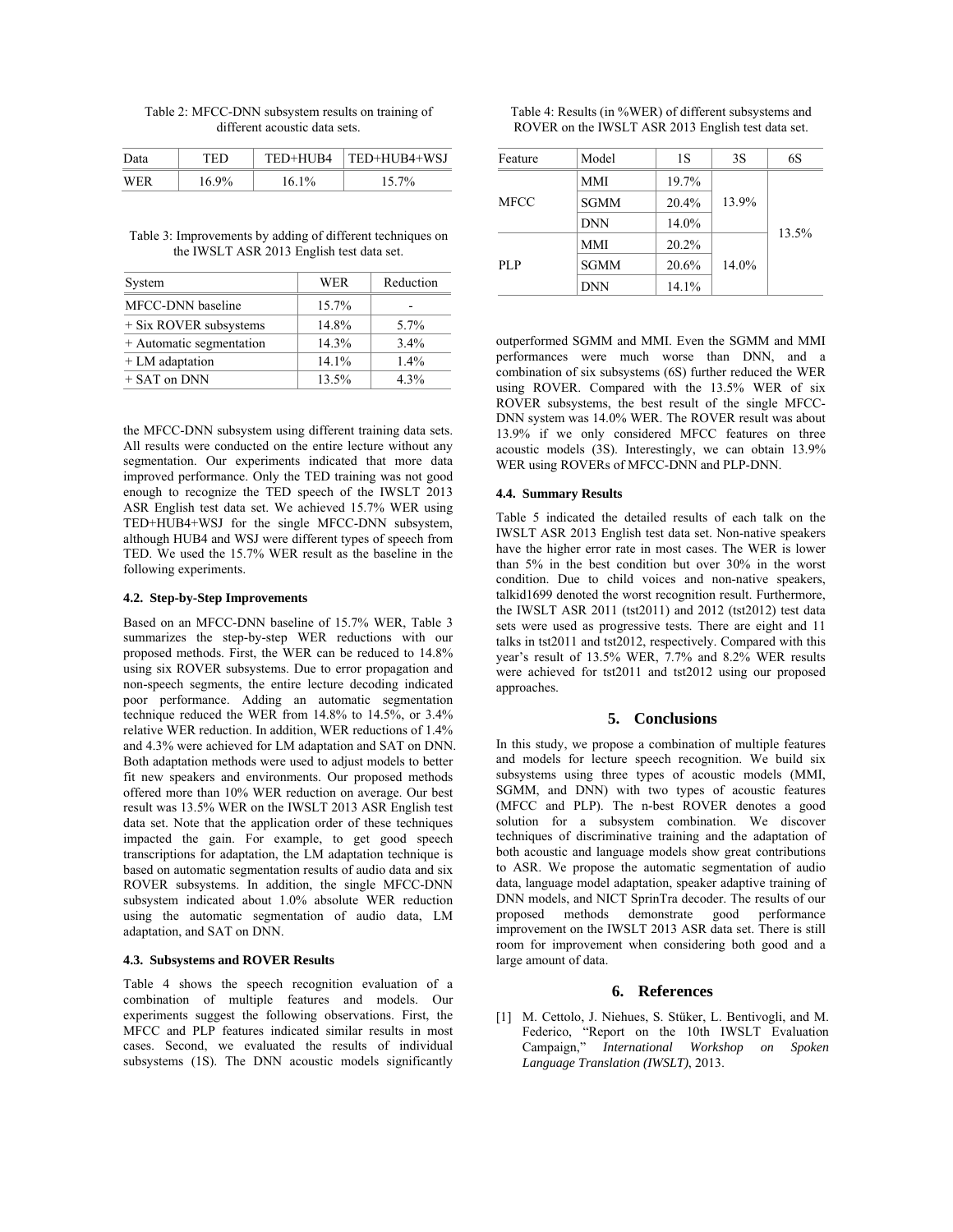| Speaker    | Gender |                         |      | Dialect # Second # Sentence # Word |      | $%$ Corr | % Sub | % Del | $%$ Ins |      | % Err % S.Err |
|------------|--------|-------------------------|------|------------------------------------|------|----------|-------|-------|---------|------|---------------|
| talkid1518 | male   | non-native, Deutsch     | 588  | 112                                | 1247 | 89.4     | 8.5   | 2.1   | 1.7     | 12.3 | 53.6          |
| talkid1520 | male   | south Asian             | 640  | 123                                | 1416 | 88.7     | 8.1   | 3.2   | 2.1     | 13.4 | 52.0          |
| talkid1532 | female | native                  | 569  | 113                                | 1529 | 89.3     | 7.6   | 3.1   | 2.2     | 12.9 | 69.0          |
| talkid1534 | male   | native                  | 343  | 66                                 | 1165 | 81.6     | 9.2   | 9.2   | 0.9     | 19.3 | 84.8          |
| talkid1539 | male   | African American        | 250  | 31                                 | 546  | 92.9     | 5.7   | 1.5   | 2.7     | 9.9  | 64.5          |
| talkid1541 | female | native                  | 1141 | 247                                | 2567 | 96.6     | 2.7   | 0.7   | 0.8     | 4.1  | 26.7          |
| talkid1548 | male   | native                  | 381  | 75                                 | 1083 | 88.8     | 7.5   | 3.7   | 1.9     | 13.1 | 62.7          |
| talkid1553 | female | native                  | 359  | 79                                 | 804  | 96.3     | 2.6   | 1.1   | 0.6     | 4.4  | 31.6          |
| talkid1592 | female | native                  | 251  | 39                                 | 670  | 98.4     | 1.2   | 0.4   | 0.7     | 2.4  | 30.8          |
| talkid1600 | female | African American        | 301  | 79                                 | 702  | 90.2     | 6.6   | 3.3   | 1.6     | 11.4 | 46.8          |
| talkid1610 | male   | Italian                 | 382  | 67                                 | 949  | 94.4     | 4.0   | 1.6   | 0.9     | 6.5  | 52.2          |
| talkid1617 | male   | native                  | 1009 | 172                                | 2221 | 87.4     | 10.4  | 2.2   | 2.3     | 14.9 | 56.4          |
| talkid1634 | male   | native                  | 199  | 50                                 | 550  | 94.5     | 2.5   | 2.9   | 0.2     | 5.6  | 36.0          |
| talkid1637 | female | native                  | 671  | 166                                | 2021 | 96.0     | 2.5   | 1.5   | 0.4     | 4.4  | 34.9          |
| talkid1640 | male   | native                  | 544  | 108                                | 1632 | 89.5     | 5.8   | 4.7   | 0.4     | 10.9 | 52.8          |
| talkid1646 | female | African American        | 508  | 80                                 | 927  | 83.7     | 13.7  | 2.6   | 2.5     | 18.8 | 71.3          |
| talkid1647 | female | native                  | 558  | 106                                | 1796 | 90.4     | 5.9   | 3.7   | 1.8     | 11.4 | 57.5          |
| talkid1649 | male   | native                  | 1047 | 247                                | 3250 | 84.6     | 8.1   | 7.3   | 0.9     | 16.3 | 62.3          |
| talkid1651 | female | native                  | 693  | 187                                | 1739 | 95.3     | 2.7   | 2.0   | 0.7     | 5.4  | 29.9          |
| talkid1654 | female | native                  | 940  | 244                                | 2284 | 97.4     | 1.7   | 0.9   | 0.4     | 3.0  | 20.1          |
| talkid1658 | female | native                  | 1077 | 209                                | 2997 | 89.0     | 4.9   | 6.1   | 1.1     | 12.1 | 57.4          |
| talkid1659 | female | non-native, Egypt       | 562  | 112                                | 1017 | 91.4     | 6.8   | 1.8   | 3.1     | 11.7 | 48.2          |
| talkid1665 | male   | non-native, Deutsch     | 391  | 69                                 | 896  | 79.2     | 15.2  | 5.6   | 2.5     | 23.2 | 75.4          |
| talkid1666 | female | non-native, Afghanistan | 554  | 150                                | 1049 | 95.7     | 2.7   | 1.6   | 0.9     | 5.1  | 28.0          |
| talkid1673 | male   | native                  | 1072 | 235                                | 3430 | 79.7     | 12.0  | 8.3   | 1.6     | 21.9 | 72.3          |
| talkid1685 | male   | African American        | 614  | 139                                | 1623 | 72.8     | 17.7  | 9.5   | 1.6     | 28.8 | 82.0          |
| talkid1694 | female | north Korean            | 715  | 115                                | 1617 | 74.3     | 21.6  | 4.1   | 6.5     | 32.2 | 87.8          |
| talkid1699 | male   | Kenya child             | 425  | 126                                | 1021 | 64.7     | 26.0  | 9.3   | 2.4     | 37.6 | 78.6          |

Table 5: Detailed results of each talk on the IWSLT ASR 2013 English test data set.

- [2] J.-R. Ding, C.-L. Huang, J.-K. Lin, J.-F. Yang, and C.-H. Wu, "Interactive Multimedia Mirror System Design," *IEEE Trans. Consumer Electronics*, vol. 54, no. 3, pp. 972–980, 2008.
- [3] C.-L. Huang and C.-H. Wu, "Spoken Document Retrieval Using Multi-Level Knowledge and Semantic Verification," *IEEE Trans. Audio, Speech, and Language Processing*, vol. 15, no. 8, pp. 2551–2560, 2007.
- [4] C.-H. Wu, C.-H. Hsieh, and C.-L. Huang, "Speech Sentence Compression Based on Speech Segment Extraction and Concatenation," *IEEE Trans. Multimedia*, vol. 9, no. 2, pp. 434–438, 2007.
- [5] X. Cui, J. Huang, and J.-T. Chien, "Multi-View and Multi-Objective Semi-Supervised Learning for HMM-Based Automatic Speech Recognition," *IEEE Trans. Audio, Speech, and Language Processing*, vol. 20, no. 7, pp. 447–460, 2012.
- [6] C.-L. Huang, C. Hori, H. Kashioka, and B. Ma, "Joint Analysis of Vocal Tract Length and Temporal Information for Robust Speech Recognition," in *Proc. of ICASSP*, 2013.
- [7] C.-L. Huang and C.-H. Wu, "Generation of Phonetic Units for Mixed-Language Speech Recognition Based on Acoustic and Contextual Analysis," *IEEE Trans. Computers*, vol. 56, no. 9, pp. 1225–1233, 2007.
- [8] C. Chelba, P. Xu, F. Pereira, and T. Richardson, "Large Scale Distributed Acoustic Modeling with Back-Off N-Grams," *IEEE Trans. Audio, Speech, and Language Processing*, vol. 21, no. 6, pp. 1158–1169, 2013.
- [9] G. Hinton, L. Deng, D. Yu, G.E. Dahl, A. Mohamed, N. Jaitly, A. Senior, V. Vanhoucke, P. Nguyen, T.N. Sainath, and B. Kingsbury, "Deep Neural Networks for Acoustic Modeling in Speech Recognition: The Shared Views of Four Research Groups," *IEEE Signal Processing Magazine*, pp. 82–97, 2012.
- [10] D. Povey, A. Ghoshal, G. Boulianne, L. Burget, O. Glembek, N. Goel, M. Hannemann, P. Motlicek, Y. Qian, P. Schwarz, J. Silovsky, G. Stemmer, and K. Vesely, "The Kaldi Speech Recognition Toolkit," in *Proc. of ASRU*, 2011.
- [11] A. Katsamanis, M. Black, P. Georgiou, L. Goldstein and S. Narayanan, "SailAlign: Robust Long Speech-Text Alignment," in *Proc. of Workshop on New Tools and Methods for Very-Large Scale Phonetics Research*, 2011.
- [12] T. Anastasakos, J. McDonough, R. Schwartz, and J. Makhoul, "A Compact Model for Speaker-Adaptive Training," in *Proc. International Conference on Spoken Language Processing (ICSLP)*, vol. 2, pp. 1137–1140, 1996.
- [13] C.-L. Huang, C. Hori, H. Kashioka, and B. Ma, "Speaker Clustering Using Vector Representation with Long-Term